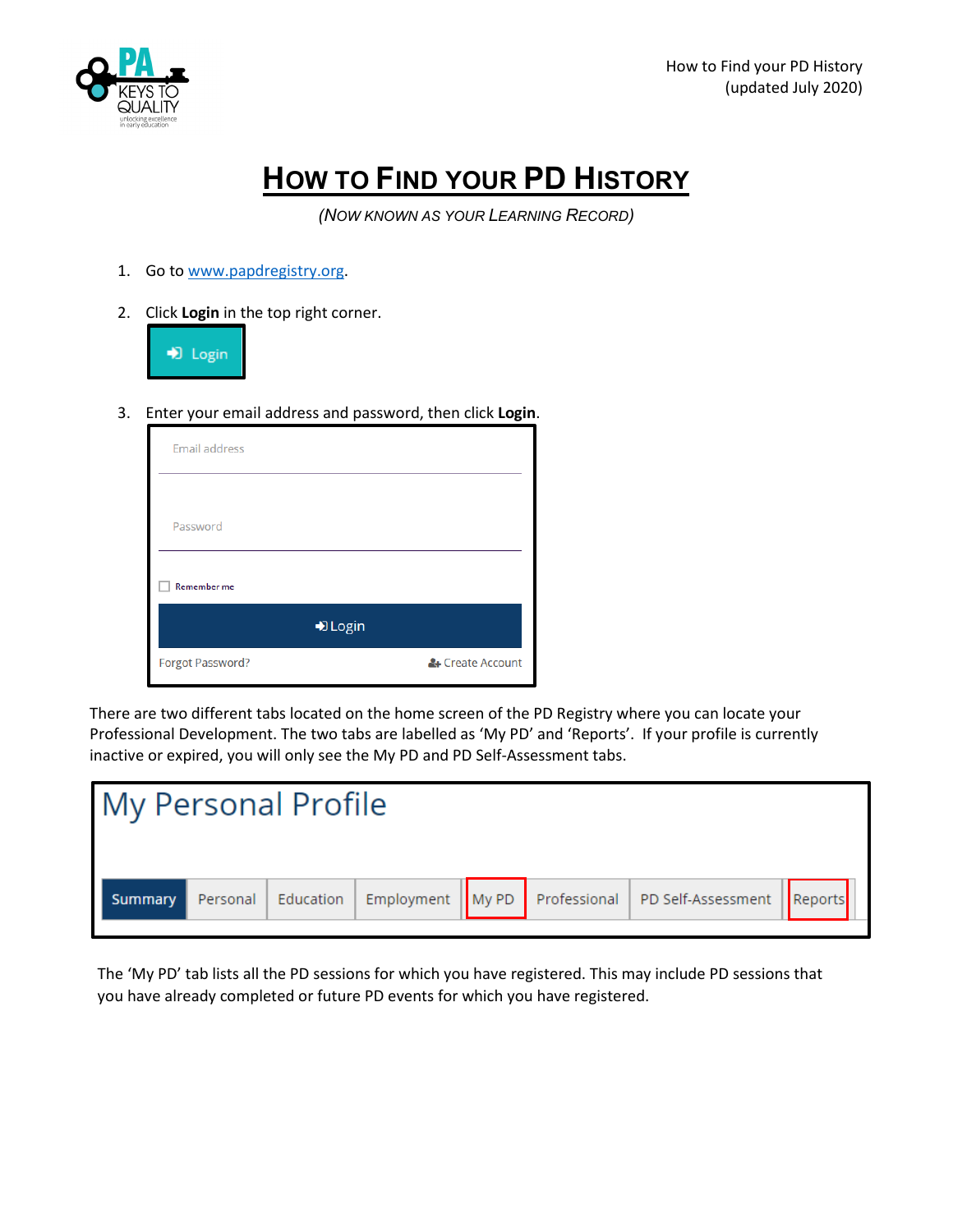

Note in the example below, online (E-learning) courses will be accessed in this location. You will see a blue box next to the online course. You will click on the blue box next to the course title to access the online course.

| Summary  | Personal                                                                                                                    | Education                                                  | Employment | My PD | Professional   | Instructor | Reports   |                     |      |          |            |                             |                      |
|----------|-----------------------------------------------------------------------------------------------------------------------------|------------------------------------------------------------|------------|-------|----------------|------------|-----------|---------------------|------|----------|------------|-----------------------------|----------------------|
|          | <b>Training Documentation</b>                                                                                               |                                                            |            |       |                |            |           |                     |      |          |            |                             |                      |
|          | No documentation entered.                                                                                                   |                                                            |            |       |                |            |           |                     |      |          |            |                             |                      |
| Training |                                                                                                                             |                                                            |            |       |                |            |           |                     |      |          |            |                             | <b>Edit Training</b> |
|          |                                                                                                                             | Clicking $\mathbb Z$ , will open the E-Learning classroom. |            |       |                |            |           |                     |      |          |            | Show E-Learning events only |                      |
| Event ID | Title                                                                                                                       |                                                            |            |       |                |            | Completed | Credit              | Type | Hours    | Level      |                             |                      |
| 287991   | ERS Online: Early Childhood Environment Rating Scale-Revised (ECERS-R)                                                      |                                                            |            |       |                |            |           | Preschool/Pre-<br>κ | 3.00 | C1       | REGISTERED | $\alpha$                    |                      |
| 48991    | ERS: Early Childhood Environment Rating Scale-Revised (ECERS-R) 202                                                         |                                                            |            |       | $02 - 03 - 18$ |            |           | 2.00                | N/A  | VERIFIED |            |                             |                      |
| 36838    | TA CONSULTANTS/PBIS/MENTORS/DIRECTORS/ADMINISTRATORS: Practice Based Coaching<br>Across the Early Care and Education System |                                                            |            |       | 10-06-16       |            |           | 6.00                | N/A  | VERIFIED |            |                             |                      |

The Reports Tab is where you will find your official Learning Record used by Department of Human Services and Keystone STARS to verify the Professional Development you have completed. Click on the Reports tab and then click on My Professional Development Learning Record. Directors will also use this tab to access the Professional Development Learning Records of staff.

| Summary    | Personal                                                                                                         | Education | Employment | My PD | Professional | Instructor | <b>Reports</b> |  |  |
|------------|------------------------------------------------------------------------------------------------------------------|-----------|------------|-------|--------------|------------|----------------|--|--|
| My Reports |                                                                                                                  |           |            |       |              |            |                |  |  |
| ⊕          | <b>My Professional Development</b><br>Learning Record                                                            |           |            |       |              |            |                |  |  |
|            | A record of your employment history,<br>credentials, education and training,<br>organized by Core Knowledge Area |           |            |       |              |            |                |  |  |